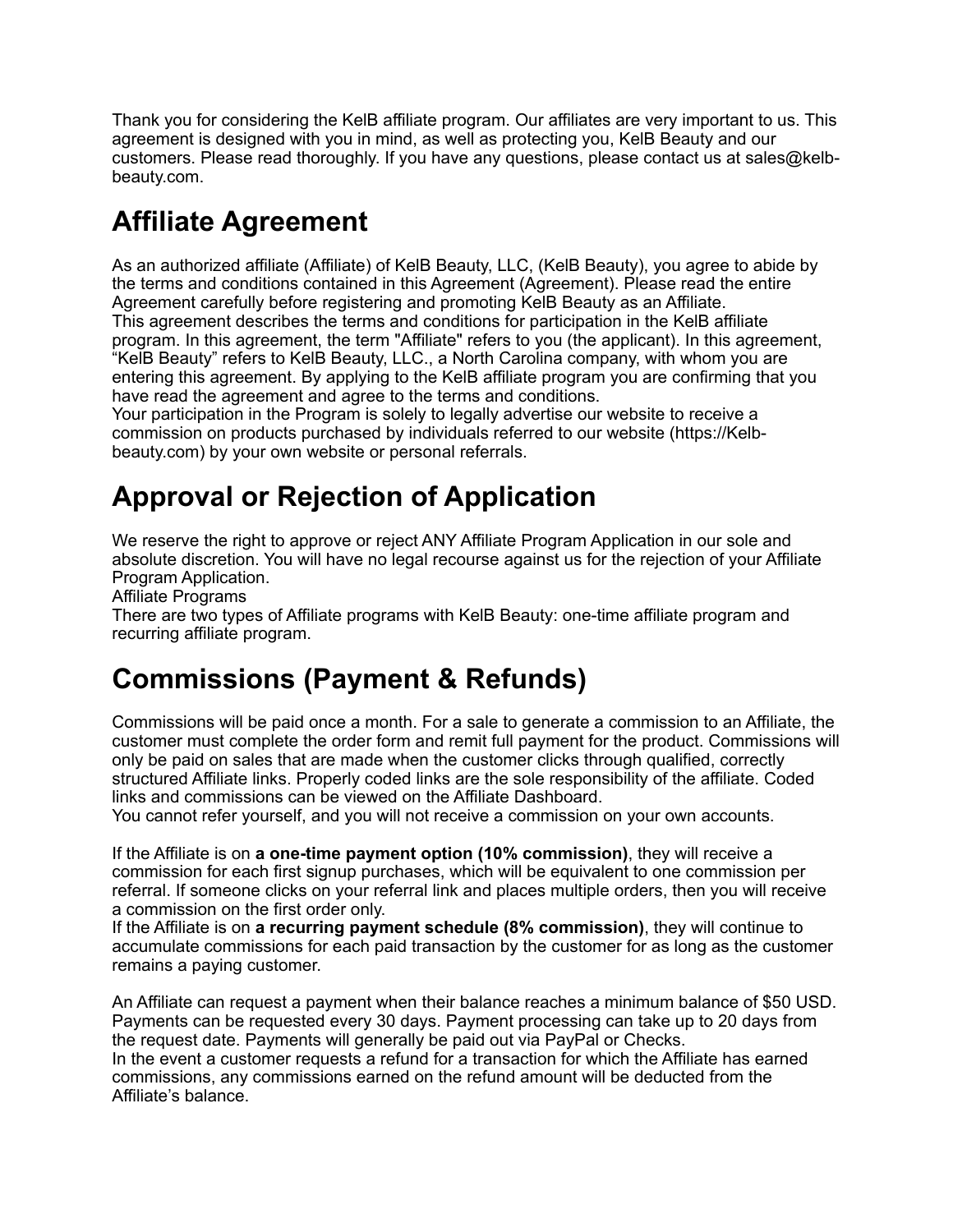Payments will only be sent for transactions that have been successfully completed. Transactions that result in chargebacks or refunds will not be paid out.

# **Usage and Obligations**

Affiliates are permitted to use the KelB Beauty brand and marketing resources. Logos and other assets cannot be modified. The Affiliate does not gain any trademark, copyright or any other rights to these materials.

The Affiliate will never imply that they are acting on behalf of KelB Beauty and will never bid for advertisements that compete with KelB Beauty.

The Affiliate will never represent themselves, KelB Beauty or their relationship with KelB Beauty in a false or misleading way.

The Affiliate will not engage in the distribution of an unsolicited bulk email (spam) mentioning or referencing KelB Beauty.

# **Affiliate Links**

You may use graphic and text links both on your website and within in your email/text messages. You may also advertise the KelB Beauty site in online and offline classified ads, magazines, and newspapers.

You may use the graphics and text provided by us, or you may create your own as long as they are deemed appropriate according to the conditions and not in violation of any terms outline in this agreement.

# **Coupon and Deal Sites**

KelB Beauty occasionally offers coupon to select affiliates and to our newsletter subscribers. Affiliates are allowed to promote the coupon. Below are the terms that apply for any affiliate who is considering the promotion of our products in relation to a deal or coupon:

- Affiliates may not use misleading text on affiliate links, buttons or images to imply that anything besides currently authorized deals to the specific affiliate.
- Affiliates may not bid on KelB Beauty Coupons, KelB Beauty Discounts or other phrases implying coupons are available.
- Affiliates may not generate pop-ups, pop-unders, iframes, frames, or any other seen or unseen actions that set affiliate cookies unless the user has expressed a clear and explicit interest in activating a specific savings by clicking on a clearly marked link, button or image for that particular coupon or deal. Your link must send the visitor to the merchant site.
- User must be able to see coupon/deal/savings information and details before an affiliate cookie is set (i.e. "click here to see coupons and open a window to merchant site" is NOT allowed).
- Affiliate sites may not have "Click for (or to see) Deal/Coupon" or any variation, when there are no coupons or deals available, and the click opens the merchant site or sets a cookie. Affiliates with such text on the merchant landing page will be removed from the program immediately.

# **Liability**

KelB Beauty will not be liable for indirect or accidental damages (loss of revenue, commissions) due to affiliate tracking failures, loss of database files, or any results of intents of harm to the Program and/or to our website(s).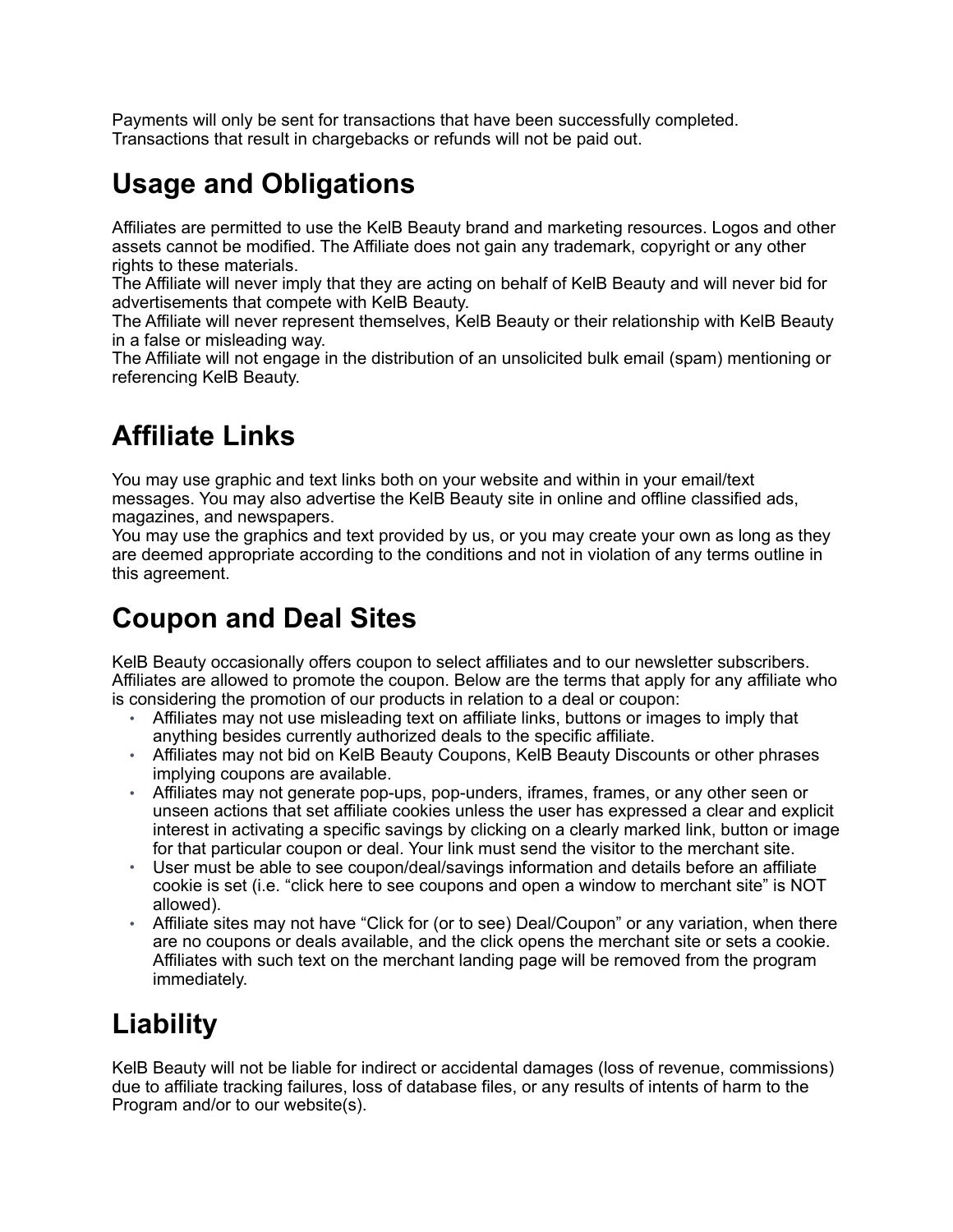We do not make any expressed or implied warranties with respect to the Program and/or the memberships or products sold by KelB Beauty. We make no claim that the operation of the Program and/or our website(s) will be error-free and we will not be liable for any interruptions or errors.

# **Term of the Agreement**

The term of this Agreement begins upon your acceptance in the Program and will end when your Affiliate account is terminated.

The terms and conditions of this agreement may be modified by us at any time. If any modification to the terms and conditions of this Agreement are unacceptable to you, your only choice is to terminate your Affiliate account.

Your continuing participation in the Program will constitute your acceptance of any change.

# **Termination**

Either party has the right to terminate the agreement immediately without prior notice. Your affiliate application and status in the Program may be suspended or terminated for any of the following reasons:

- Inappropriate advertisements (false claims, misleading hyperlinks, etc.).
- Spamming (mass email, mass newsgroup posting, etc.).
- Advertising on sites containing or promoting illegal activities.
- Failure to disclose the affiliate relationship for any promotion that qualifies as an endorsement under existing Federal Trade Commission guidelines and regulations, or any applicable state laws.
- Violation of intellectual property rights. KelB Beauty reserves the right to require license agreements from those who employ trademarks of KelB Beauty in order to protect our intellectual property rights.
- Offering rebates, coupons, or other form of promised kick-backs from your affiliate commission as an incentive. Adding bonuses or bundling other products with KelB Beauty, however, is acceptable.
- Self referrals, fraudulent transactions, suspected Affiliate fraud.

In addition to the foregoing, KelB Beauty reserves the right to terminate any Affiliate account at any time, for any violations of this Agreement or no reason.

If the Affiliate terminates the agreement, no further commissions from KelB Beauty will be paid for any past or future customer transactions.

If KelB Beauty chooses to terminate the agreement, any balance greater than \$25 USD will be paid to the affiliate within 60 days of termination. Balances that are smaller than \$25 will be forfeited.

If the Affiliate is on a recurring program, KelB Beauty will not be obligated for any future payments after termination.

### **Indemnification**

Affiliate shall indemnify and hold harmless KelB Beauty and its affiliate and subsidiary companies, officers, directors, employees, licensees, successors and assigns, including those licensed or authorized by KelB Beauty to transmit and distribute materials, from any and all liabilities, damages, fines, judgments, claims, costs, losses, and expenses (including reasonable legal fees and costs) arising out of or related to any and all claims sustained in connection with